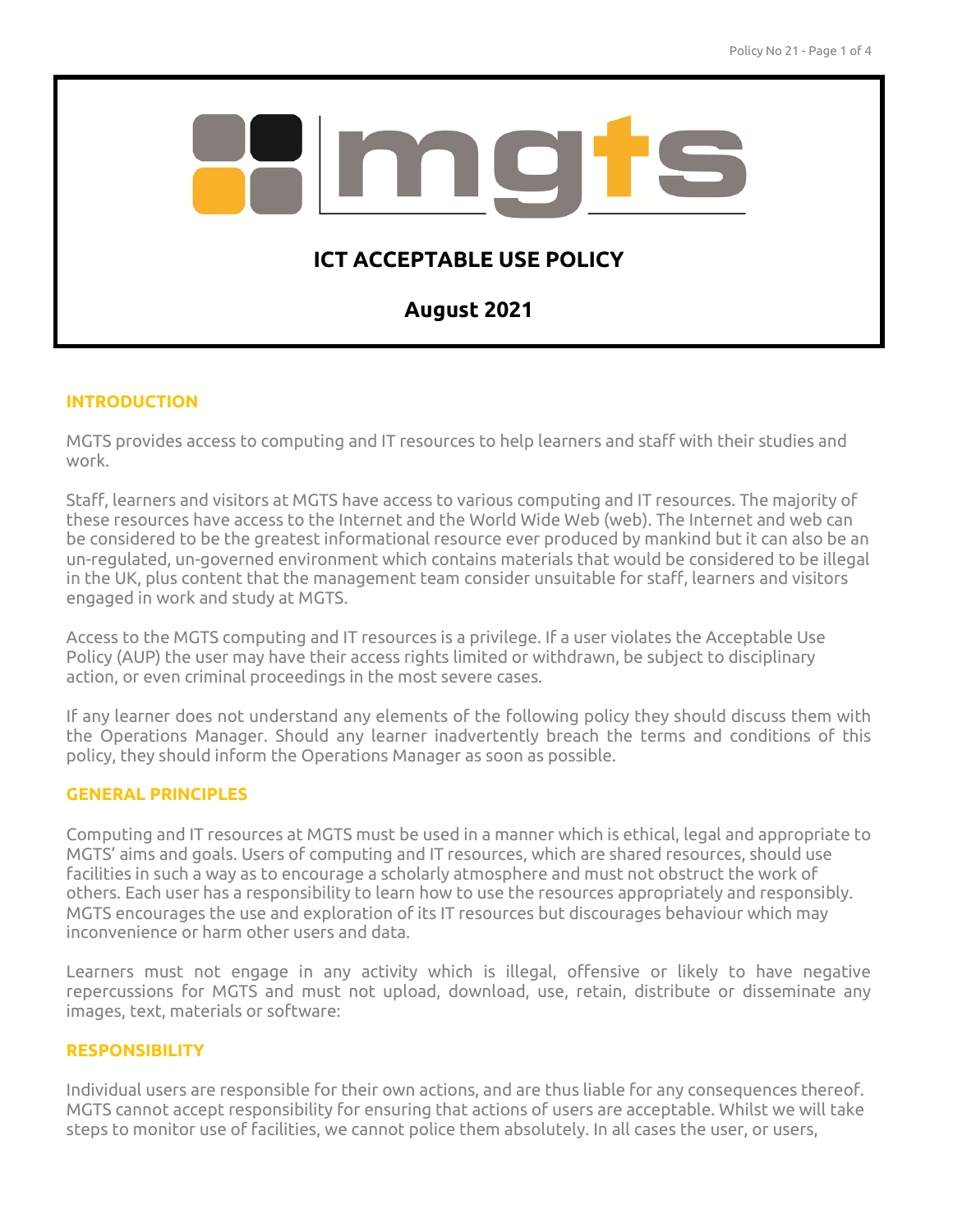concerned will be considered liable for their actions.

### **SECURITY**

MGTS will endeavour to take reasonable care to ensure that users' data is safe and secure, however this is done in good faith, and no responsibility can be taken for any loss or damage howsoever caused. Facilities are provided "as-is" without any warranty or guarantee of suitability for any purpose, implied or otherwise.

## **ENFORCEMENT**

In the event of a known or suspected breach of policy, MGTS may take immediate action to ensure both the security and accessibility of its computing and IT resources. Breaches of the Acceptable Use Policy will be dealt with according to their severity.

# **ACCEPTABLE USE POLICY - Computing and IT Facilities**

When using MGTS computing and IT facilities users MUST NOT:

- Alter the settings of the computer
- Allow other people to use your account
- Give their password to someone else to use, and/or disclose their password to someone else, and/or be otherwise careless with their password (N.B. personal passwords should be changed regularly)
- Disrupt the work of other people
- Corrupt or destroy other peoples' data
- Violate the privacy of other people
- Offend, harass or bully other people
- Waste staff effort or resources
- Store files not related to their study or work at MGTS on MGTS computing resources
- Engage in software piracy (including infringement of software licences or copyright provisions)
- Generate messages which appear to originate with someone else, or otherwise attempting to impersonate someone else
- Physically damage or otherwise interfere with computing facilities, including attaching any un-approved hardware to MGTS computers
- Waste computing resources by playing games or using software which is not needed for your studies or work
- Engage in any activity which is rude, offensive or illegal
- Use the MGTS IT facilities to draw people into terrorism and/or extremism
- Download and/or run programs or other executable software from the Internet or knowingly introduce viruses or other harmful programmes or files
- Enable unauthorised third party access to the system
- Use the IT facilities of MGTS for commercial gain without the explicit permission of the appropriate authority
- Engage in any activity that denies service to other people or brings the name of MGTS into disrepute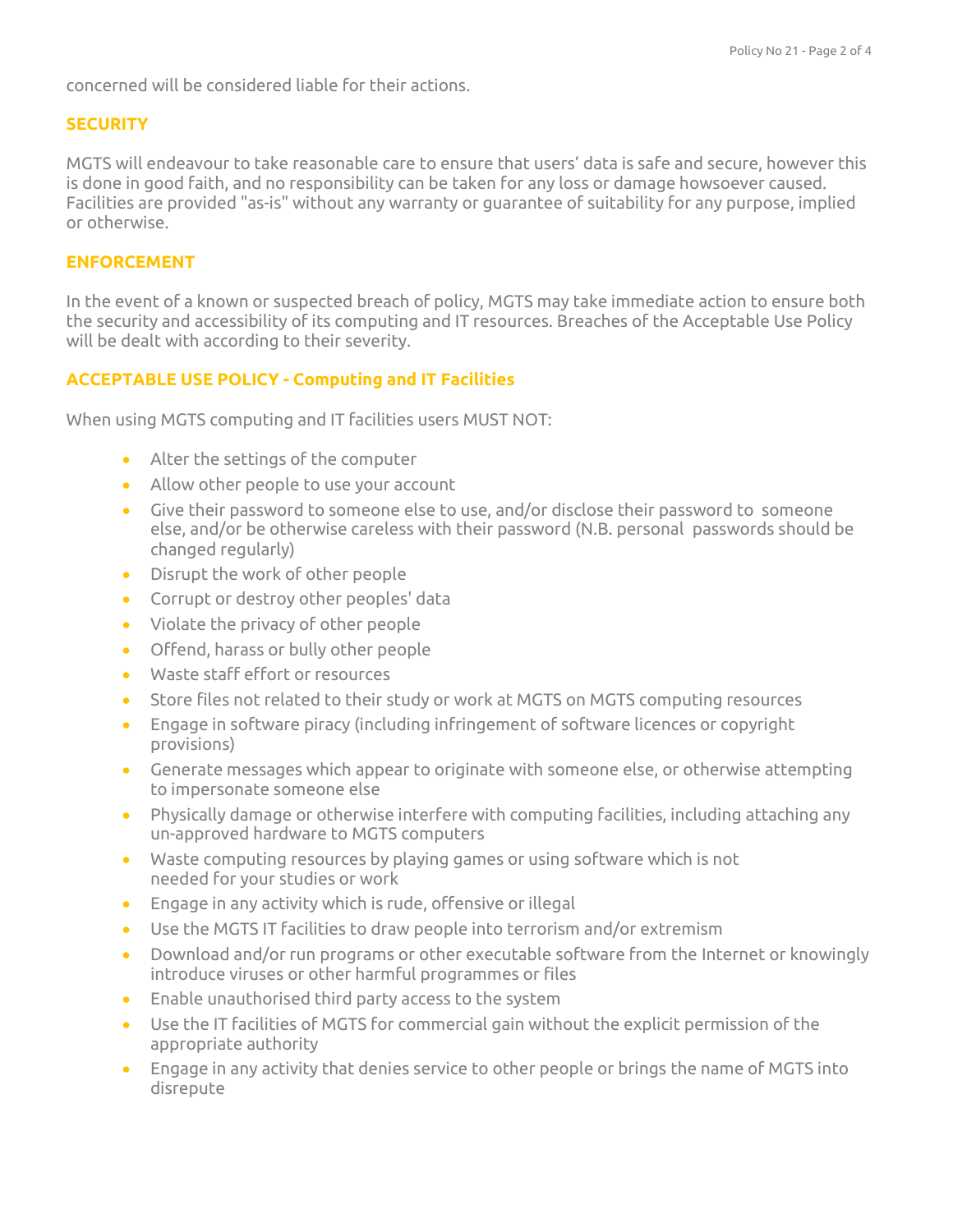When using MGTS computing facilities users MAY:

- Join a public forum (e.g. Social networking site, news group, etc) if this is a specific requirement of their course or work
- Only attach headphones and external memory drives to MGTS computers
- Alter computer settings to improve accessibility in a manner which has been previously agreed with the IT support, and the original settings are restored after use.

When using MGTS computing facilities users MUST:

- Log out of your account if you are leaving a computer for an extended period of time, or otherwise lock the screen if you leave the keyboard and computer
- Take appropriate actions to physically secure equipment issued to you for the purposes of study or work

#### **MONITORING**

Learner internet usage is monitored on a daily basis. All websites are recorded and logged by individual user, website and duration.

#### **BREACHES OF POLICY**

Incidents, which are deemed to be in contravention of this policy, will be assessed for their severity and as a result may lead to formal disciplinary action. In extreme circumstances, the police may be called. Investigating such incidents may require the collection and evaluation of user related activity and evidence.

The list below provides examples of potential ways in which a user may contravene this policy. This list is not exclusive or exhaustive and there may be other matters of a similar nature, which would be considered as a breach of this policy. The consequences of the breach will depend on the level of severity:

- Playing computer games
- Sending nuisance (non-offensive) email
- Unauthorised access through the use of another user's credentials (username and password) or using a computer in an unauthorised area
- Assisting or encouraging unauthorised access
- Sending abusive, harassing, offensive or intimidating email
- Maligning, defaming, slandering or libelling another person
- Misuse of software or software licence infringement
- Interference with workstation or computer configuration
- Theft, vandalism or wilful damage of/to IT facilities, services and resources
- Forging email. i.e. masquerading as another person
- Loading, viewing, storing or distributing pornographic or other offensive material
- Unauthorised copying, storage or distribution of software
- Any action, whilst using MGTS computers deemed likely to bring MGTS into disrepute Attempting unauthorised access to a remote system
- Attempting to jeopardise, damage circumvent or destroy IT systems security at MGTS
- Attempting to modify, damage or destroy another authorised users data
- Disruption of network communication capability or integrity through denial of service attacks, port scanning, monitoring, packet spoofing or network flooding activities
- Attempting to use MGTS IT facilities, systems and resources to draw people into acts of terrorism or extremism or promoting terrorism/extremism.